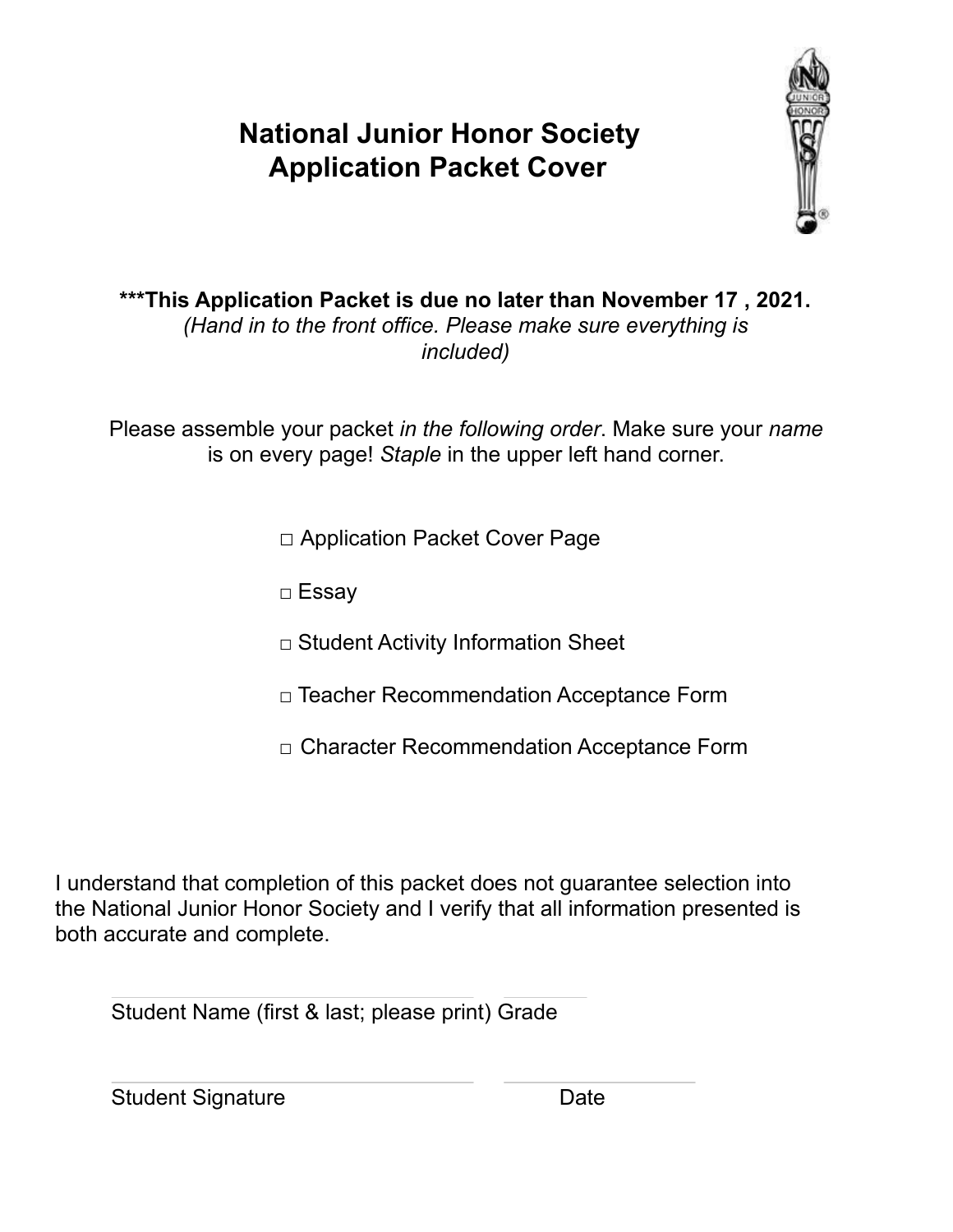Name of Candidate: Grade:

# **Directions:**

- Please complete **all sections** of this sheet
- Please **print** clearly or **type**
- If you have more items than space provided, please list only the most important. You can use your essay portion for details and other accomplishments that you would also like to share.



#### **1. Scholarship**

Attach your 2<sup>nd</sup> qtr report card. Neatly list all honors and awards earned for academic excellence in the last two years. (You may include honor roll, straight A's, and your GPA.)

| <b>Honor or Award</b> | <b>Date</b>                  |  |  |
|-----------------------|------------------------------|--|--|
| Ex. Earned all's A's  | $1st$ quarter of $7th$ grade |  |  |
|                       |                              |  |  |
|                       |                              |  |  |
|                       |                              |  |  |
|                       |                              |  |  |
|                       |                              |  |  |
|                       |                              |  |  |

### **2. Leadership**

Neatly list all leadership experience you have had at school or in the community in the last two years. Include positions in which you were responsible for directing or motivating others. (Ex: Include clubs, teams, musical groups, scouting, youth group, team captain, etc.)

| <b>Leadership Role</b>   | <b>Accomplishments</b>                | Year        |
|--------------------------|---------------------------------------|-------------|
| Ex. Class Representative | Raised \$200 for Pennies for Patients | $6th$ Grade |
|                          |                                       |             |
|                          |                                       |             |
|                          |                                       |             |
|                          |                                       |             |
|                          |                                       |             |
|                          |                                       |             |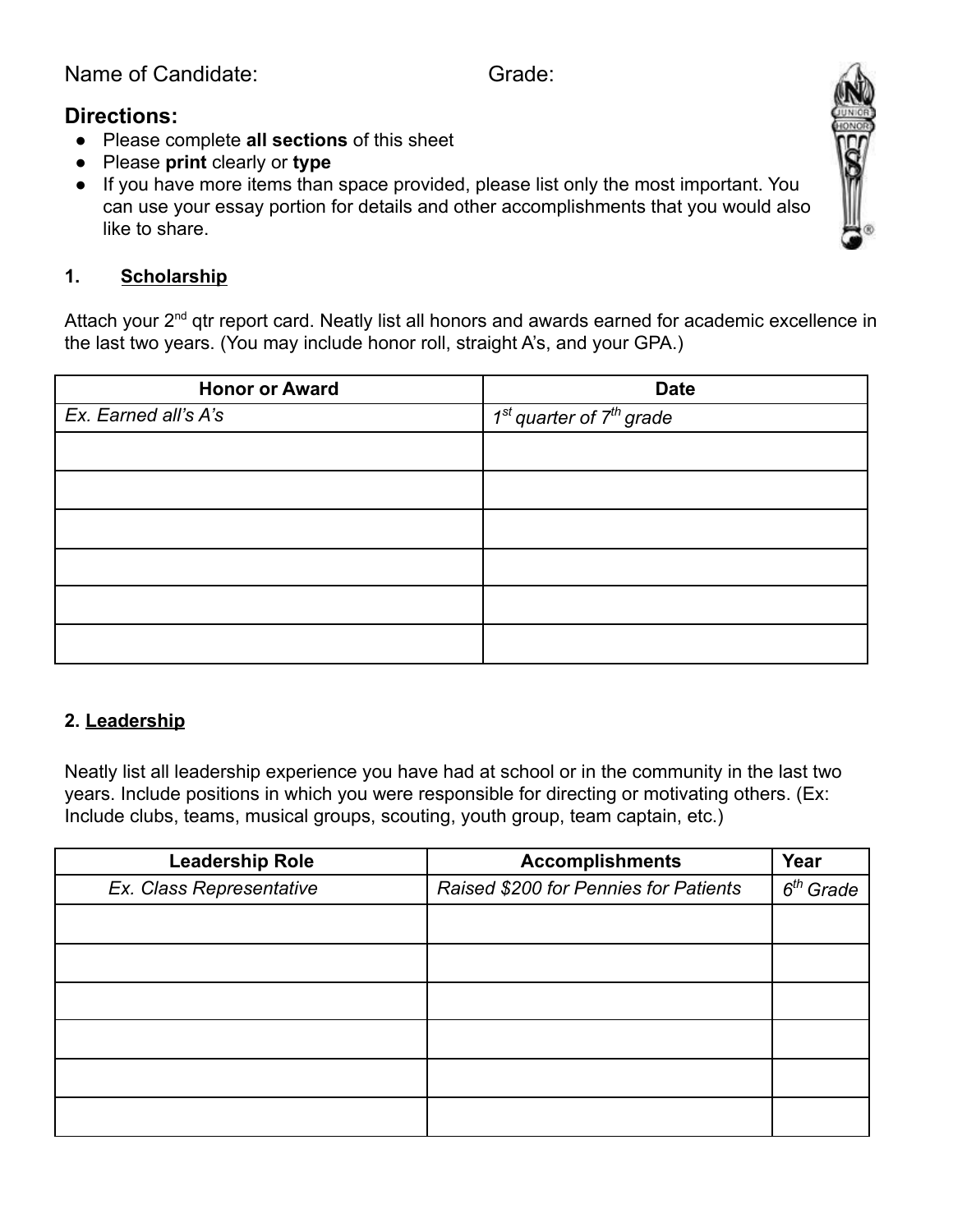## **3. Service**

Neatly list all service activities in which you have participated in the last two years. These can be service projects with a group in or out of school or done as an individual. Generally, these are done for or on the behalf of others (not including immediate family) for no compensation (payment). Please include the name and contact information of an adult who can verify your service activities. A total of 10 service hours should be completed annually by April 2nd.

| <b>Service Activity, Organization,</b><br>and Location                                    | Dates/# of<br>hours                          | <b>Contact</b><br><b>Person</b> | <b>Contact Phone Number</b><br>or Email |
|-------------------------------------------------------------------------------------------|----------------------------------------------|---------------------------------|-----------------------------------------|
| Ex. Collected and distributed<br>coats at Agape Homeless Shelter,<br><b>Silver Spring</b> | November, 5<br>hours;<br>December 5<br>hours | Joe Smith                       | joesmith@agapeshelter.org               |
|                                                                                           |                                              |                                 |                                         |
|                                                                                           |                                              |                                 |                                         |
|                                                                                           |                                              |                                 |                                         |
|                                                                                           |                                              |                                 |                                         |
|                                                                                           |                                              |                                 |                                         |
|                                                                                           |                                              |                                 |                                         |

### **4. Recommendation Forms**

Your character is the combination of qualities that distinguishes you from another person. It is your combined moral and ethical make-up. Good citizenship encompasses your behavior. It also includes your duties, rights, and privileges as a citizen of Our Lady of Refuge Catholic School.

**Teacher Recommendation Form**. Give your homeroom teacher and two other teachers the **teacher recommendation form**. Be sure to fill in your name (first and last) and your teacher's name.

**Outside Recommendation Form.** Give another non-relative individual the **recommendation form**. Be sure to fill in your name (first and last) and your teacher's name.

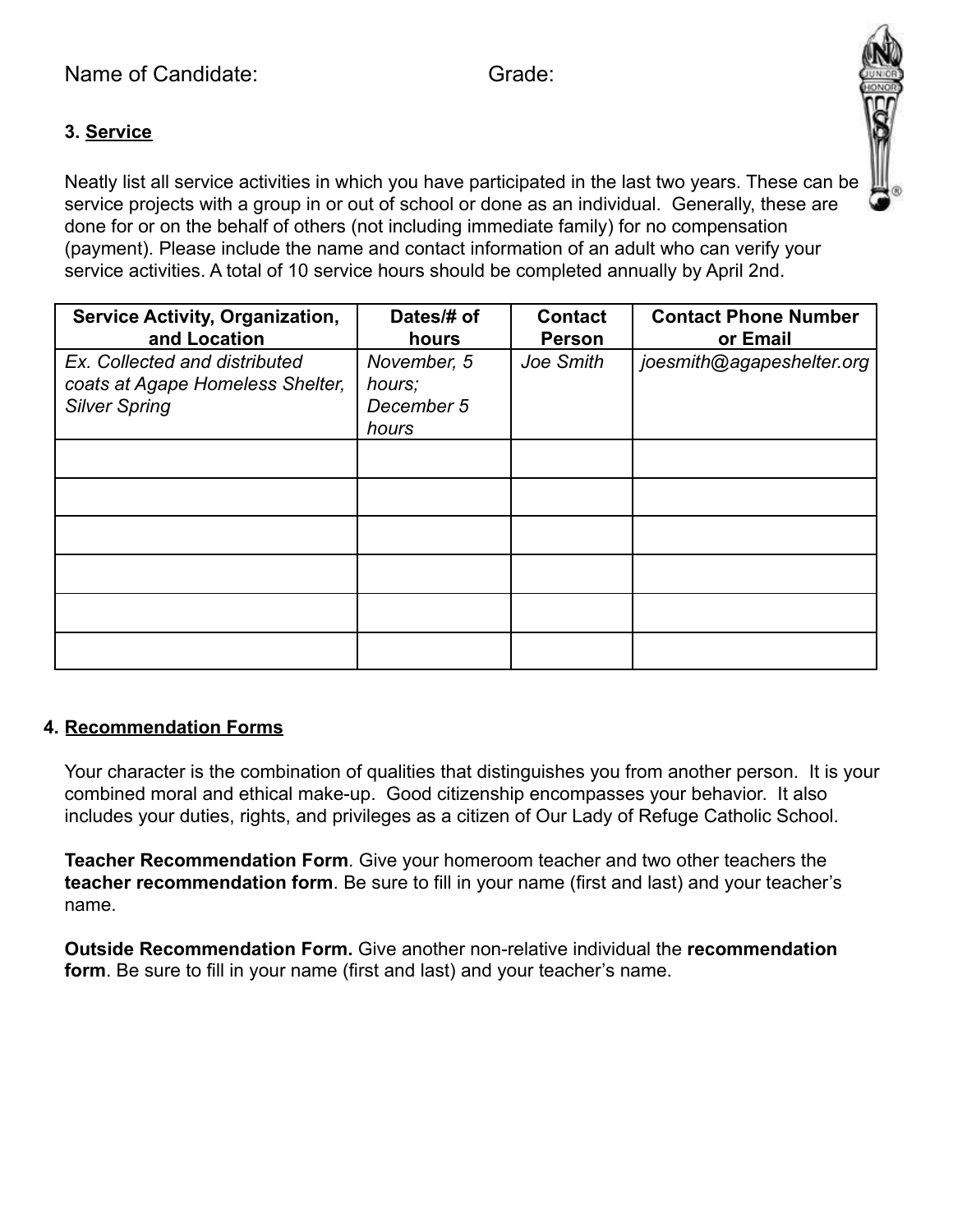#### **5. Essay Question: Character and Leadership**

Write on "What are the most important qualities of a leader." Briefly explain how you have exhibited these qualities and how they have benefited your school and community. Please provide a few descriptive examples to support your statements. Next, explain how these qualities could serve your school and community if you are inducted into the National Junior Honor Society.

### **Essay Guidelines:** (4 paragraphs)

-Paragraph 1-Introductory paragraph -Paragraph 2-Your three character traits and supporting examples -Paragraph 3-Connection to how these traits will benefit others as a NJHS member -Paragraph 4-Conclusion

Please **type** your essay, **double-spaced**, in **12 point font**.

Please keep your essay to approximately **150-250 words** (this is about 1 to 1 ½ pages double spaced) *To check your word count In Microsoft Word, highlight the text, go to "Tools," and choose "Word Count*"

**Proofread**!!!!! Use proper **grammar, punctuation, capitalization, and spelling**!

Make sure your **first and last name** and **grade** level are in the **top right corner** of your essay.